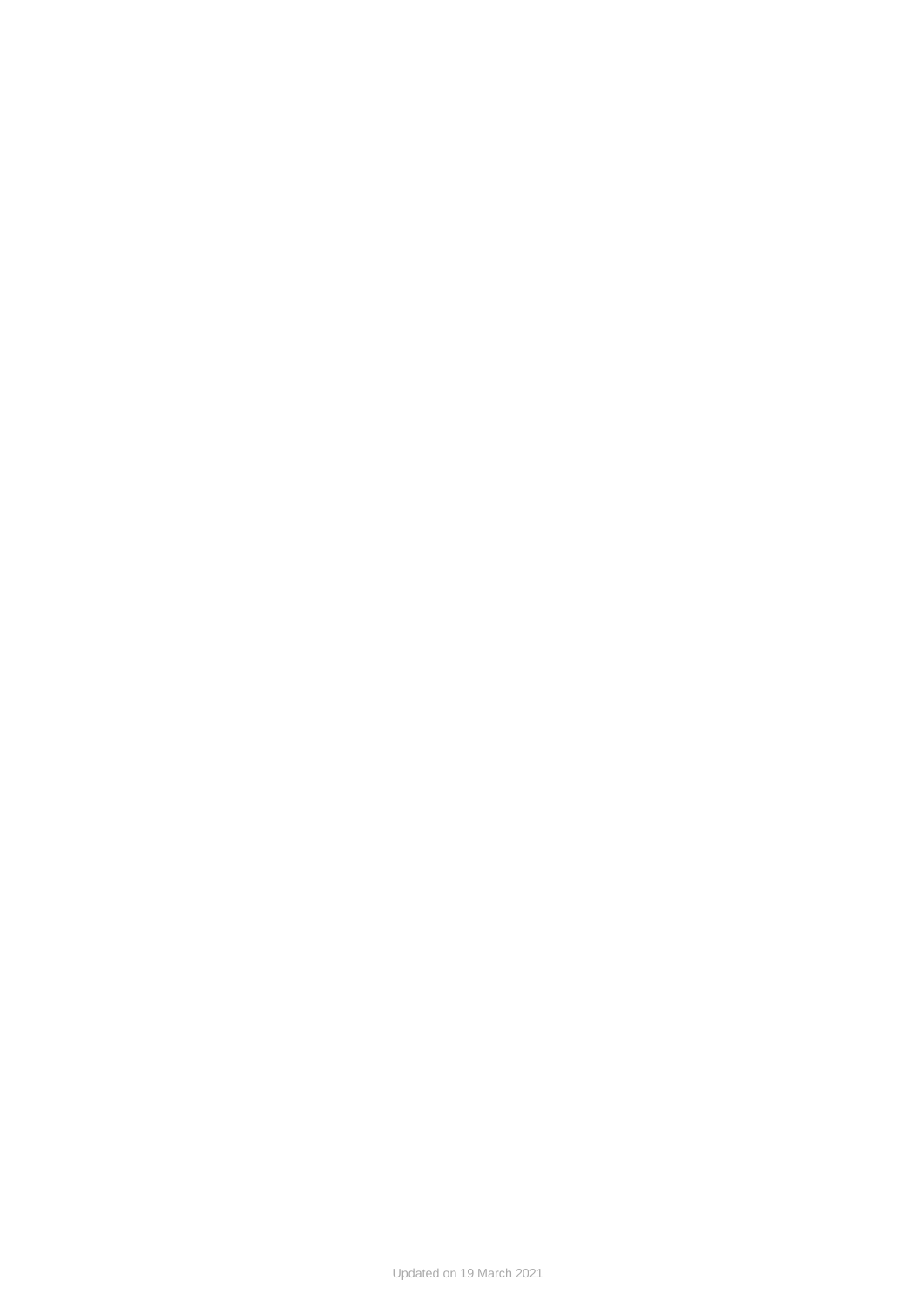#### Introduction and Background

In 2018, Namibia Power Corporation (NamPower) crafted its new [Corporate and Strategic Business](https://www.nampower.com.na/Page.aspx?p=233)  [Plan](https://www.nampower.com.na/Page.aspx?p=233) for the period 2019-2023. In-line with the new corporate strategy and business plan, the NamPower Board of Directors approved the implementation of new generation projects in June 2018 under the "Strategic Pillar, Ensuring Security of Supply". These projects were later considered by the Minister of Mines and Energy and a determination was made in October 2018 by the Minister that 220MW of Power Generation should be developed where:

- 150MW would be allocated to NamPower; and
- 70MW would be allocated on a competitive procurement basis as per current government procurement laws to IPPs for implementation.

At a Board Meeting on 8 November 2018, the NamPower Board ratified the implementation of the following projects as part of NamPower's 150MW allocation.

- 20 MW PV Power Project;
- 40 MW Wind Power Project;
- 40 MW Biomass Power Project; and
- 50 MW Firm Power Project.

NamPower is thus advancing in the development to execute an engineering, procurement and construction (EPC) contract for its proposed 50 MWe Firm Power Station referred to as Anixas II Power Station. The proposed Power Station will be funded constructed, owned, and operated by NamPower.

NamPower is committed to supporting and achieving the government objectives as set-out in the national planning policies, and in particular the [National Integrated Resource Plan \(NIRP\)](http://www.mme.gov.na/files/publications/f74_29a_ELECTRICITY%20SECTOR%20NATIONAL%20INTEGRATED%20RESOURCE%20PLAN%20(NIRP)%202016%20FINAL%20REPORT.pdf) and the [5th National Development Plan \(NDP5\)](https://www.npc.gov.na/?page_id=948).

#### Project Objectives and Rationale

The Anixas II Power Station will be developed to increase the generation capacity of NamPower as well as provide backup power to stabilise the grid due to the intermittency of Renewable Energy sources.

The Power Station is to be constructed in Walvis Bay and is planned for completion by the Q3 2023.

The technology selected for the Anixas II Power Station is Internal Combustion Reciprocating Engine (ICRE) technology. While the envisaged fuel would be heavy fuel oil (HFO), it will also be possible to operate using either diesel, liquefied or compressed natural gas (LNG or CNG).

The key objectives of the Project are to:

- Enhance security of supply of the Namibian electrical grid by introducing 50 MW dispatchable generation capacity;
- Provide grid support to compensate for sudden loss of energy caused by the intermittent renewable energy sources on the grid;
- Adding dispatchable capacity to unlock and integrate a greater share of renewable energy; and
- Indirectly support COP 21 commitments to increase the share of renewable energy generation within the country to 70% or more by the year 2030 as well as the National Renewable Energy Policy (NREP) of Namibia (July 2017).

## SWOT Analysis

The Strengths, Weaknesses, Opportunities and Threats (SWOT) analysis for the Project are summarised in [Figure](#page-2-0) [1.](#page-2-0)

|  | Strengths<br>Supports key National<br>Goals (NDP5), NIRP<br>and NREP<br>Mature & Dispatcha-<br>ble technology<br>Close to the load<br>Centres Brownfield<br>site, owned by Nam-<br>Power | <b>Weaknesses</b><br>Contributes to<br>emission<br>- of<br>greenhouse<br>gases |  |
|--|------------------------------------------------------------------------------------------------------------------------------------------------------------------------------------------|--------------------------------------------------------------------------------|--|
|  | Opportunities                                                                                                                                                                            | Threats                                                                        |  |
|  | Allow more renewable<br>energy capacity onto<br>the grid<br>Local socio-economic<br>impact<br>Black start & Islanding<br>capability for coastal<br>towns                                 | Proximity to resi-<br>dential area                                             |  |

<span id="page-2-0"></span>*Figure 1: Project SWOT Analyses*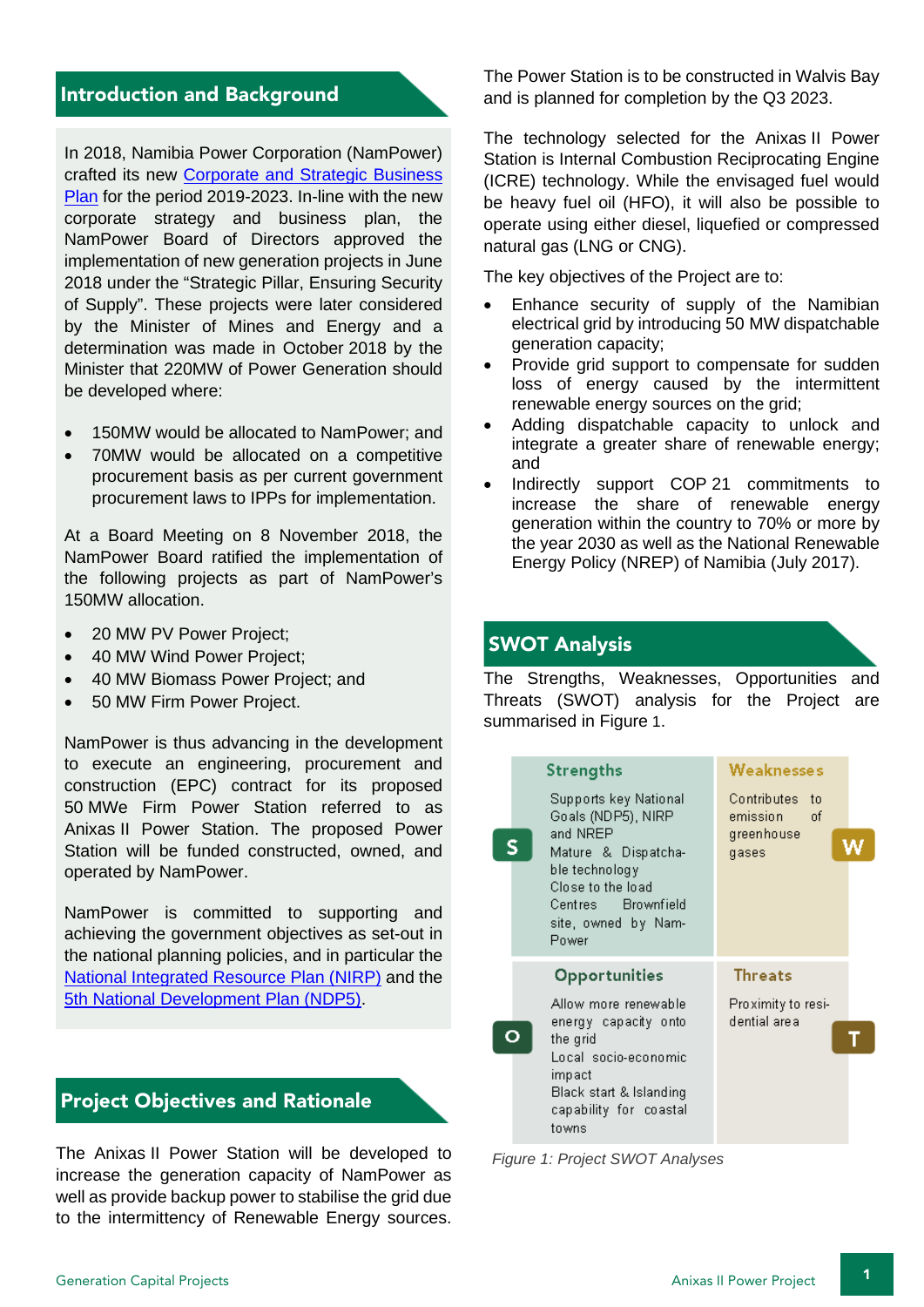#### Technical Description and Site Details

The Anixas II Power Station must be dispatchable, reliable and be capable of supplying a wide range of ancillary services to the grid when called upon. Thus, the Power Station is required to have fast start-up and shut-down capabilities (within minutes), while being able to deliver the rated power within an acceptable time, if and when required. A technical description of the Power Station is provided in Table 1 below:

#### *Table 1: Technical Description*

| <b>Technical Description</b>             |                                                    |  |  |
|------------------------------------------|----------------------------------------------------|--|--|
| <b>Export Capacity:</b>                  | 50 MWe (net)                                       |  |  |
| <b>Fuel type</b>                         | HFO, Diesel, Natural Gas<br>(NG)                   |  |  |
| <b>Technology Type:</b>                  | Internal Combustion<br><b>Reciprocating Engine</b> |  |  |
| <b>Availability</b>                      | $\geq 92\%$                                        |  |  |
| Lifetime                                 | 25 years                                           |  |  |
| <b>Planned Capacity</b><br><b>Factor</b> | $< 10\%$                                           |  |  |
| <b>Cooling system</b>                    | Dry Cooling                                        |  |  |

The selected site is presently home to two ICRE power stations, namely Anixas I Power Station, commissioned in 2011, and Paratus Power Station, commissioned in 1976, which has subsequently been decommissioned. The Anixas II Power Station will be located within the NamPower owned erf.

NamPower's Walvis Bay site is situated on the border of an industrial area, adjacent to the recently constructed Bulk Fuel Storage facility. The nearest receptor, Kuisebmond residential settlement, lies ≈ 170 metres, northeast of the site.



*Figure 2: Project Site location*



*Figure 3: Project Site*

#### Anticipated Dispatch Profile

It is anticipated that Anixas II Power Station will under normal circumstances only be dispatched if the tariff is less than the cost of energy available in the market, during planned outages of backbone lines, or during emergencies. Hence, the dispatch could be during the morning and evenings peak time-of-use periods only. It is anticipated that the Power Station will accumulate less than 900 hours per year or have a capacity factor of less than 10%.

#### Environmental Considerations

Key environmental aspects to be considered are the impacts on air pollution as well as noise generation to the nearest receptors. Through consultations with key stakeholders, project guidelines have been proposed to minimize the environmental impact of the Project. The Project emissions will comply to international best practices as published the World Bank as well as the National Ambient Air Quality Standards (NAAQS) of South Africa.

The Environmental Clearance Certificate (ECC) for the Project was issued to NamPower by the Ministry of Environment, Forestry and Tourism (MEFT).

#### Capital Budget

The Project will be financed through NamPower's balance sheet on typical corporate funding principles. NamPower's Financial Statements are reported in NamPower's Annual Report, (Investor Relations section of the NamPower website. [www.nampower.com.na\)](http://www.nampower.com.na/).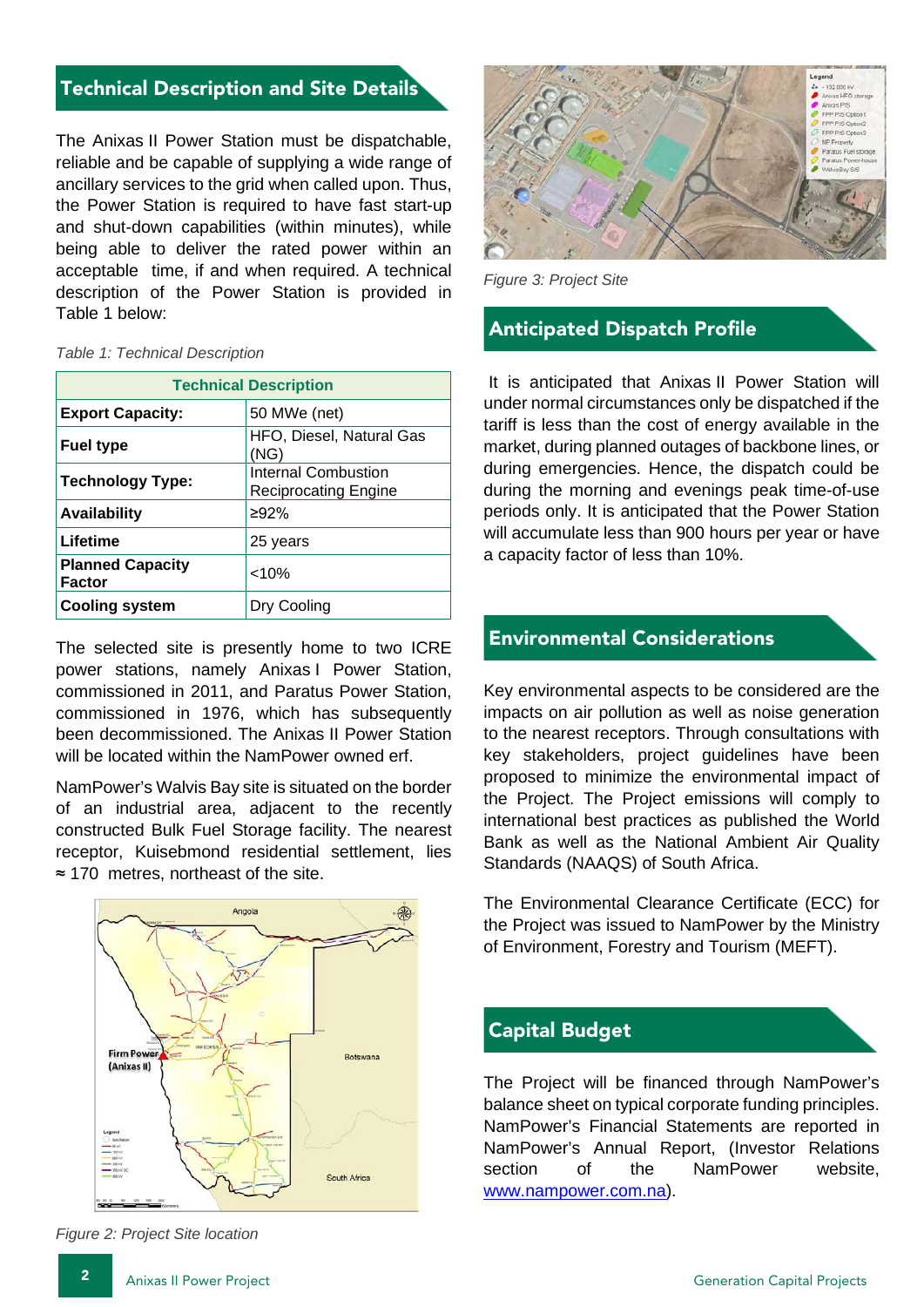The total cost of the Project is estimated at NAD 1,254,691,071 at an assumed exchange rate of NAD/USD 15.

### Value Proposition

The value proposition of the Project is drawn from the improved security of supply that it affords the Namibian grid. The additional dispatchable power would allow loads to remain connected, which may otherwise need to be disconnected during times of load shedding in South Africa. During times of load shedding, Namibia could be required to reduce its load by up to 20% during such times.

Ancillary services are currently provided mainly by Eskom at very attractive rates which may be repriced very differently if Eskom is unbundled or when the Eskom PPA is renegotiated in future. The Project will be capable of providing such ancillary services.

The Power Station will have the capability to allow black starting and island-mode operation of the coastal towns (Walvis Bay and Swakopmund) during a collapse of the grid.

# Stakeholders and Authorisations

Key stakeholders involved in the Project are depicted in [Figure 4](#page-4-0) below.



<span id="page-4-0"></span>*Figure 4: Key Project Stakeholders*

## Procurement Methodology

The procurement of the EPC Contractor for the Project will be completed within the provisions of the Namibian

Public Procurement Act, No.15 of 2015. This procurement falls above NamPower's threshold, and will therefore be administered through the Central Procurement Board of Namibia (CPBN) on behalf of NamPower.

The contract between NamPower and the successful bidder (EPC Contractor) will be based on the FIDIC Conditions of Contract for EPC/Turnkey Projects (Silver Book), 2017 edition.

The EPC procurement process will be an open international bidding process without a prequalification stage. The scope of the EPC Contractor will include the following:

- The engineering, procurement and construction of the Project under a turnkey contract (FIDIC Silver Book);
- Subcontract all possible local works/services to Namibian companies in order to achieve a local content spend of >10% of the total EPC contract value; and
- Ensure the local employment of all unskilled and semi-skilled labour.

#### Risk Assessment

A risk workshop was subsequently held together with the appointed Technical Advisor in February 2020, which involved key internal stakeholders and the Environmental Consultant. The key risks identified during the risk workshop are listed below:

- Fuel price increases due to market factors;
- Operational cost increase, due to higher capacity factor, or greater use of diesel due to HFO unavailability;
- High NO<sub>x</sub> receptor levels, when operating continuously and if unmitigated;
- Project delays due to COVID-19 pandemic, and the lockdowns which have been declared in many countries globally;
- Exchange rate fluctuates adversely resulting in higher CAPEX costs and
- Delays due to procurement process, via the CPBN.

The risk register will be regularly update as the project moves through its different phases (i.e. procurement, construction and operation).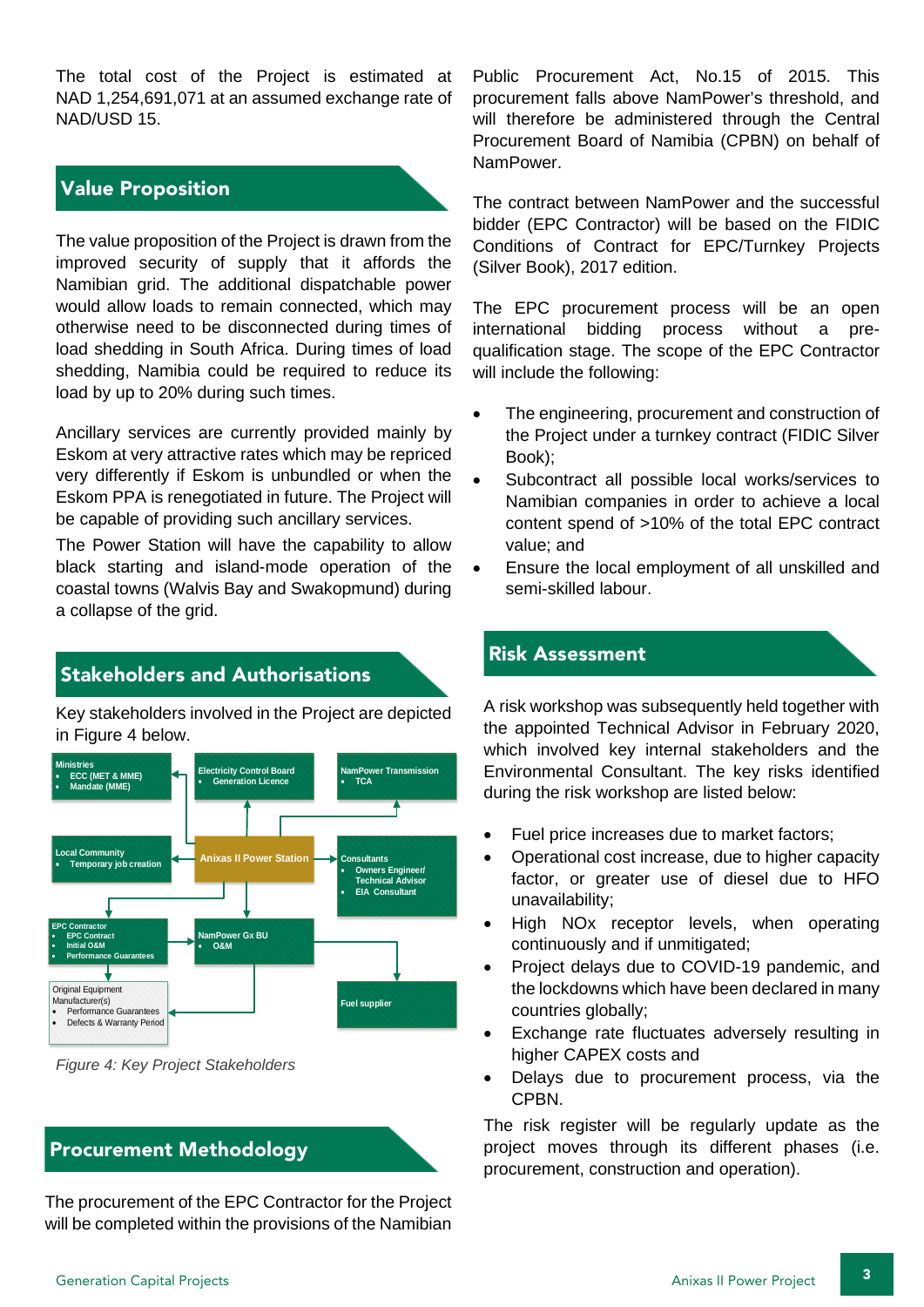# Project Schedule and Progress Project Key Milestones

The following next steps are required to bring the project to financial close:

*Table 2: Key Next Steps*

#### **Key Next Steps**

Commencement of procurement of the EPC Contractor

Obtain Final Investment Decision from the NamPower Board

Appoint EPC Contractor

Obtain a generation license from the Electricity Control Board for the Project

The completed tasks of the project are summarised in Table 3.

*Table 3: Completed Tasks*

| <b>Completed Tasks</b>                                         | <b>Completion</b><br><b>Date</b> |
|----------------------------------------------------------------|----------------------------------|
| Minister's determination and approval of<br>the Project        | 12-Oct-18                        |
| <b>FIDIC Approval by MoF</b>                                   | 19-Feb-19                        |
| NamPower Board approval for Project                            | 20-Feb-19                        |
| Appointment of Technical Advisor and<br>Owners Engineer        | $2-Sep-19$                       |
| <b>Technology Selection Study approved</b>                     | 5-Dec-19                         |
| Environmental Clearance Certificate<br>received                | 3-Mar-21                         |
| Board Final Invest Decision &<br>Appointment of EPC Contractor | TBC                              |
| Attainment of EPC Completion Certificate                       | TBC                              |

The key milestones of the Project are summarised in [Figure 5.](#page-5-0)



<span id="page-5-0"></span>*Figure 5: Project Development Timeline*